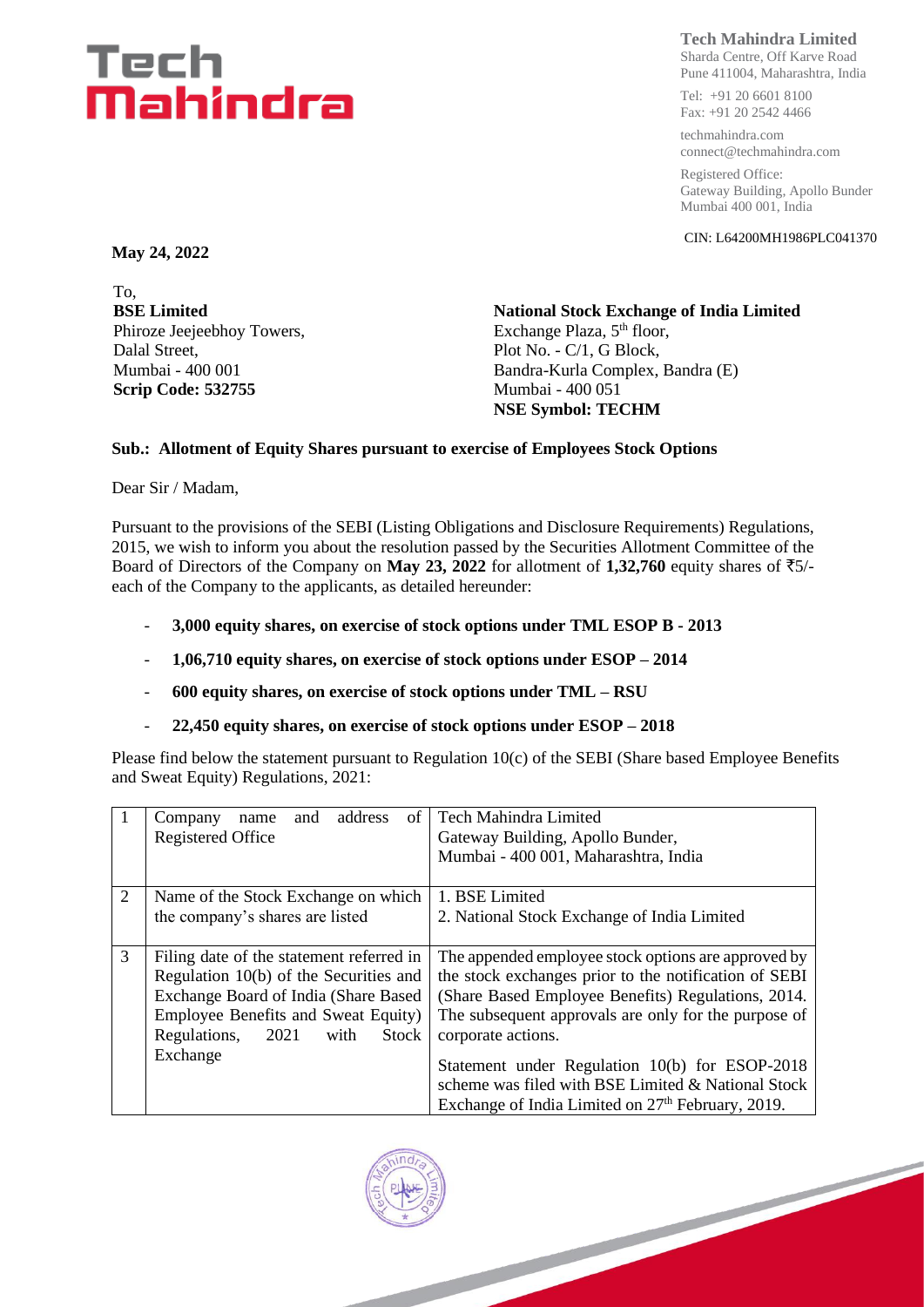# Tech<br>**Mahindra**

#### **Tech Mahindra Limited**

Sharda Centre, Off Karve Road Pune 411004, Maharashtra, India

Tel: +91 20 6601 8100 Fax: +91 20 2542 4466

techmahindra.com connect@techmahindra.com

Registered Office: Gateway Building, Apollo Bunder Mumbai 400 001, India

#### CIN: L64200MH1986PLC041370

| $\overline{4}$  | Filing Number, if any                             | Scheme Name $\&$ Reference of In - Principal<br>Approval                |  |  |
|-----------------|---------------------------------------------------|-------------------------------------------------------------------------|--|--|
|                 |                                                   |                                                                         |  |  |
|                 |                                                   | TML ESOP B-2013 - DCS/IPO/UZ/ESOP-IP / 836<br>$/2014 - 15 - 30.03.2015$ |  |  |
|                 |                                                   | ESOP-2014 - DCS/IPO/JS/ESOP-IP/844/2014-15 -<br>31.03.2015              |  |  |
|                 |                                                   | TML - RSUs - DCS/IPO/UZ/ESOP-IP/839/2014-15<br>$-30.03.2015$            |  |  |
|                 |                                                   | ESOP-2018 - DCS/IPO/PB/ESOP-IP/3595/2018-19<br>$-20.03.2019$            |  |  |
| $5\overline{)}$ | Title of the Scheme pursuant to which             | TML ESOP B 2013, ESOP-2014, TML RSU and                                 |  |  |
|                 | shares are issued, if any                         | <b>ESOP-2018</b>                                                        |  |  |
| 6               | Kind of security to be listed                     | Equity shares                                                           |  |  |
| $\overline{7}$  | Par value of the shares                           | ₹ 5/- each                                                              |  |  |
| 8               | Date of issue of shares                           | May 23, 2022                                                            |  |  |
| 9               | Number of shares issued                           | 1,32,760                                                                |  |  |
| 10              | Share Certificate No., if applicable              | Not applicable                                                          |  |  |
| 11              | Distinctive number of the share, if<br>applicable | 992630208 to 992762967                                                  |  |  |
| 12              | ISIN Number of the shares if issued in            | INE669C01036                                                            |  |  |
|                 | Demat                                             |                                                                         |  |  |
| 13              | Exercise price per share                          | Refer Annexure I                                                        |  |  |
| 14              | Premium per share                                 | Refer Annexure I                                                        |  |  |
| 15              | Total Issued shares after this issue              | 972,177,967                                                             |  |  |
| 16              | Total Issued share capital after this issue       | ₹4,860,889,835/-                                                        |  |  |
| 17              | Details of any lock-in on the shares              | Not applicable                                                          |  |  |
| 18              | Date of expiry of lock-in                         | Not applicable                                                          |  |  |
| 19              | Whether shares identical in all respects          | Identical                                                               |  |  |
|                 | to existing shares if not, when will they         |                                                                         |  |  |
|                 | become identical                                  |                                                                         |  |  |
| 20              | Details of listing fees, if payable               | Not Applicable                                                          |  |  |

#### **For Tech Mahindra Limited**

w r.  $\rightarrow$ **Anil Khatri Company Secretary**